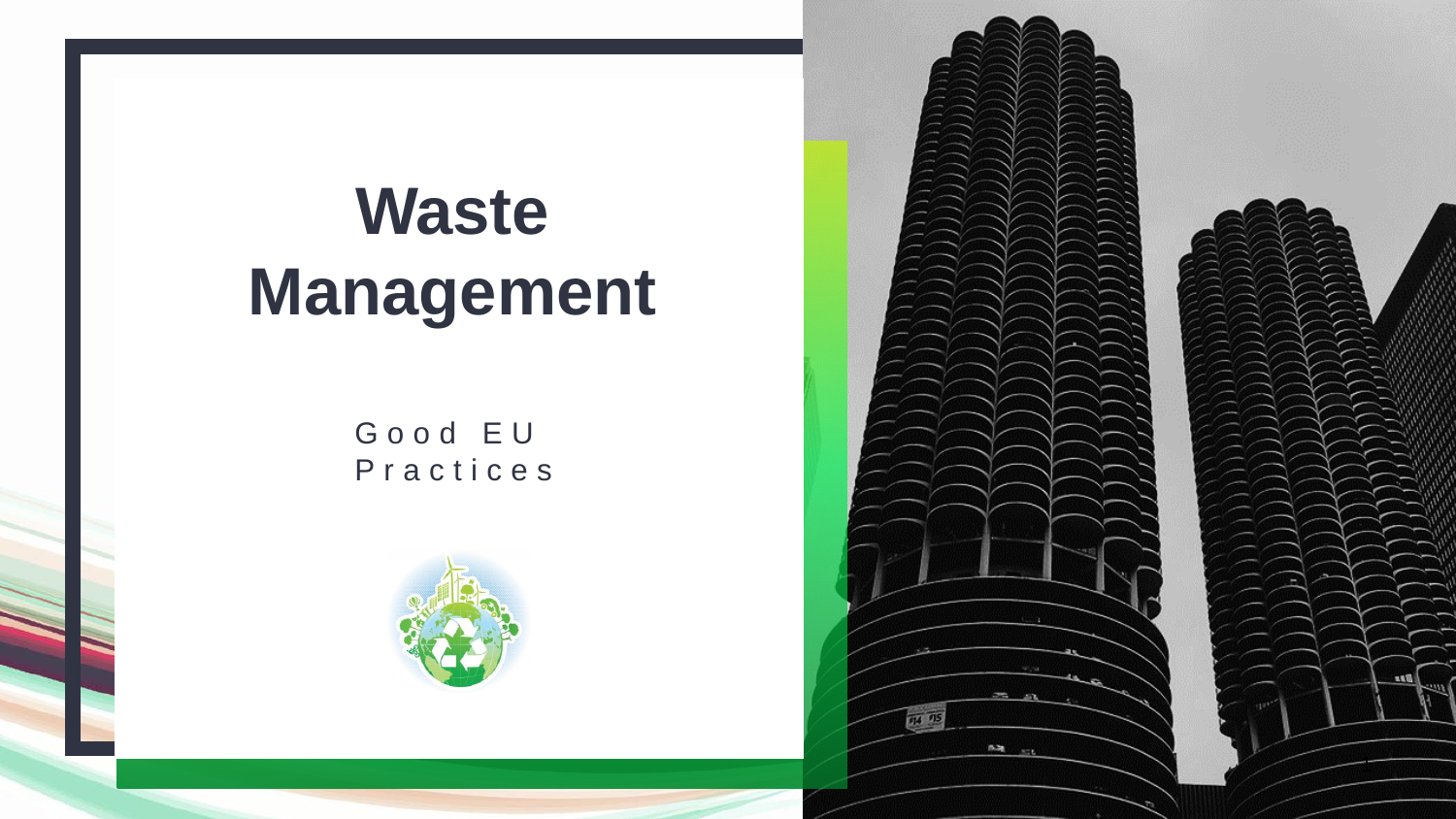



## *Problem detected*

According to the EC, Europeans use almost 100 billion of plastic bags every year – with 8 billion ending up as litter



- Plastic bottles are one of the biggest contributors to the plastic pollution crisis, having a strong impact on marine biodiversity
- $\bullet$  80% of of marine litter is estimated to come from land-based sources, i.e. poor waste management
- $\bullet$  Single-Use Plastics Directive (January 2019)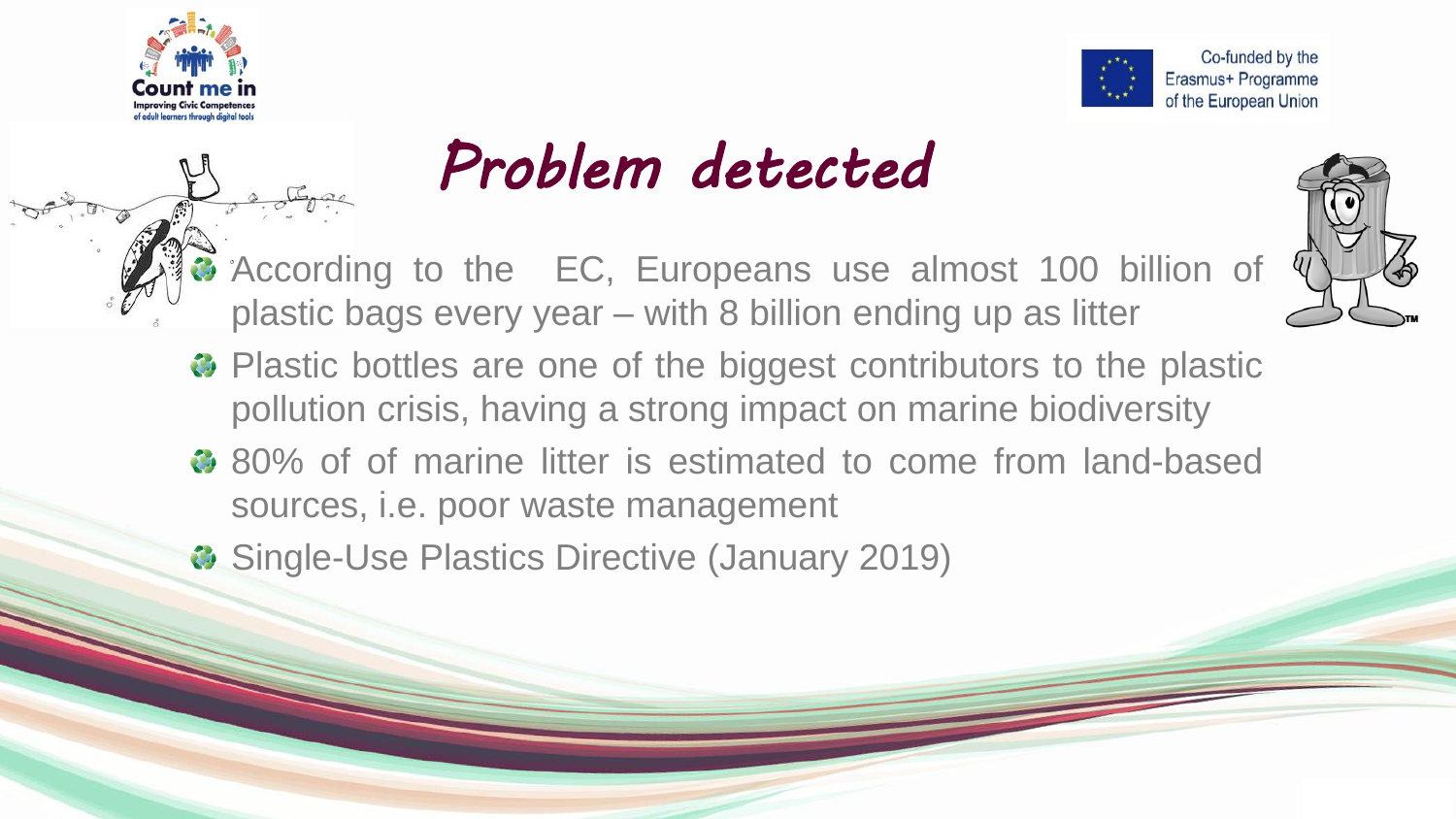





## *Plastic Free Market project*

- Location: Farmer's market in the County of Zadar
- Pilot project ''Plastic Free Market'' aiming to reduce the negative impact that plastic has on the environment and sea
- **<sup>3</sup>** Problem: Increased demand for fresh and domestic food products and therefore increased usage of single-use plastic bags
- $\bullet$  Solution: substitution of single-use plastic bags with Eco friendly bags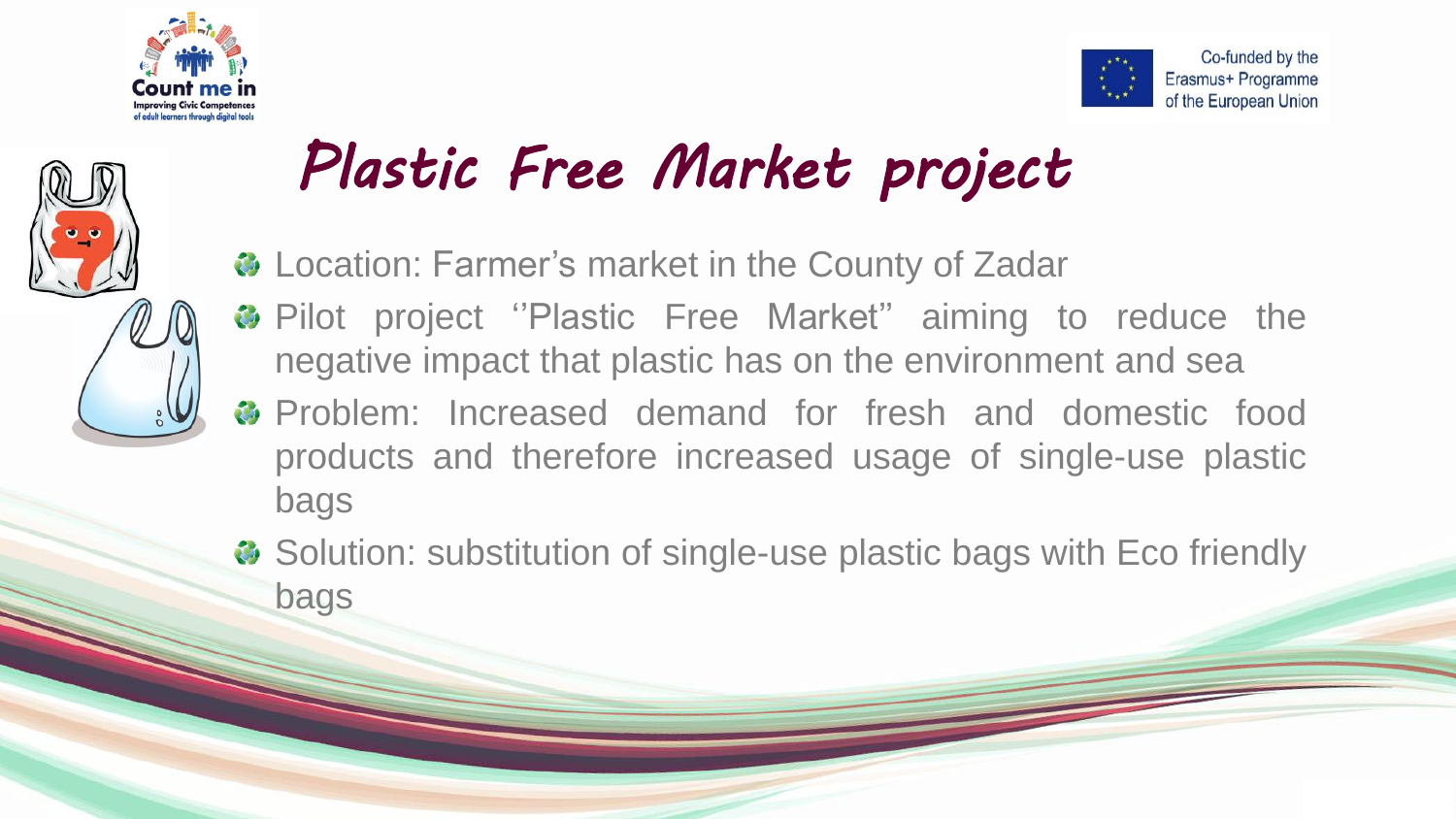

## *Plastic Free Market*





Co-funded by the Erasmus+ Programme

#### Specific objectives:

- 1) Eliminate plastic bags and packaging on Zadar County Farmer's market
- 2) Educate and inform consumers/customers about the importance of single-use plastic bag reduction
- 3) Raise awareness about the importance of environmental protection
- The main objective is to replace single-use plastic bags with the ones that are suitable for multiple usage, and to raise awareness amongst consumers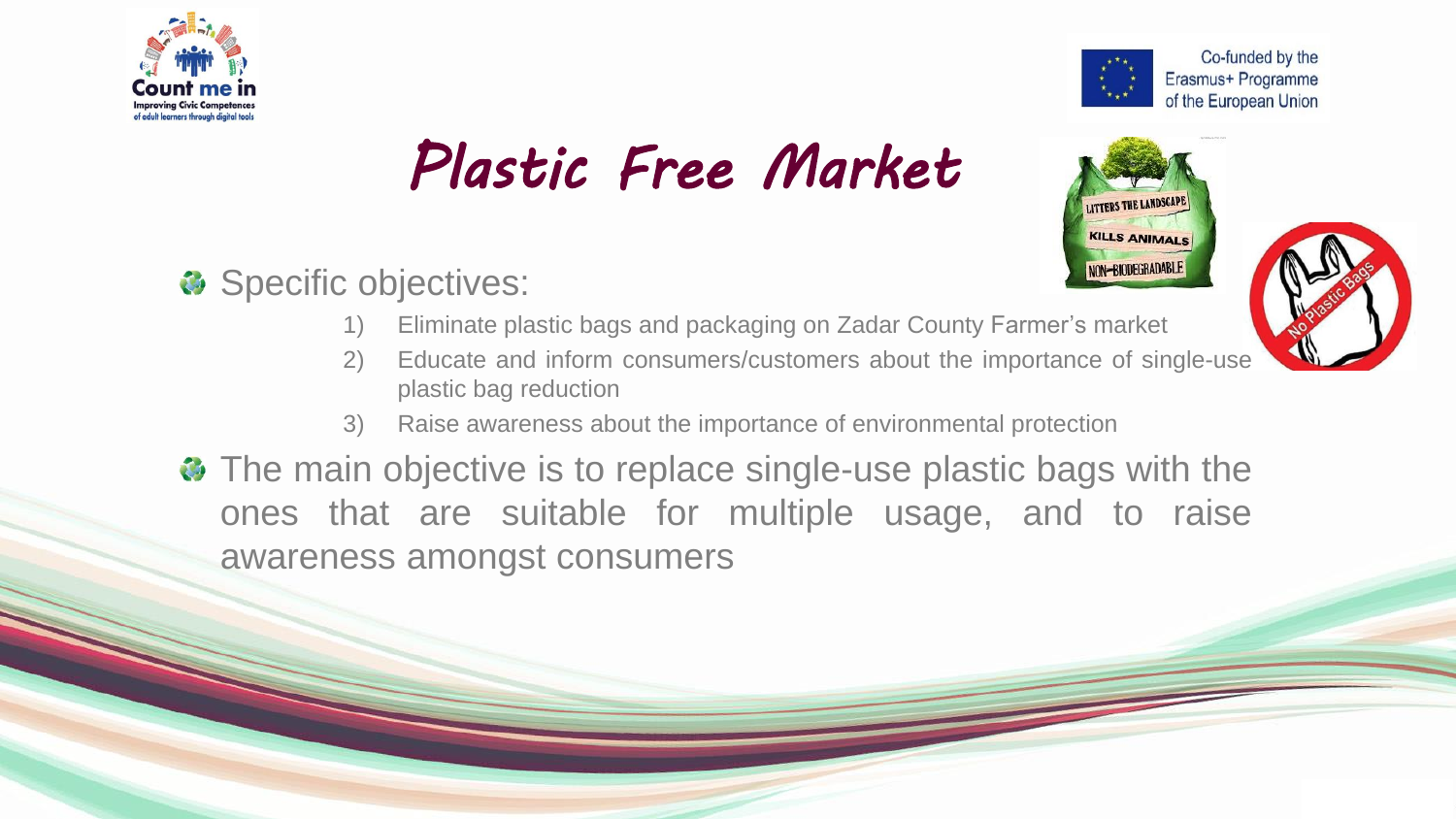







- Reduce single-use plastic bags per 260.000 pieces/year
- ♦ 20.000 consumers/customers informed about the negative impacts that plastic has
- Raised awareness of 100.000 citizens related to the environmental protection

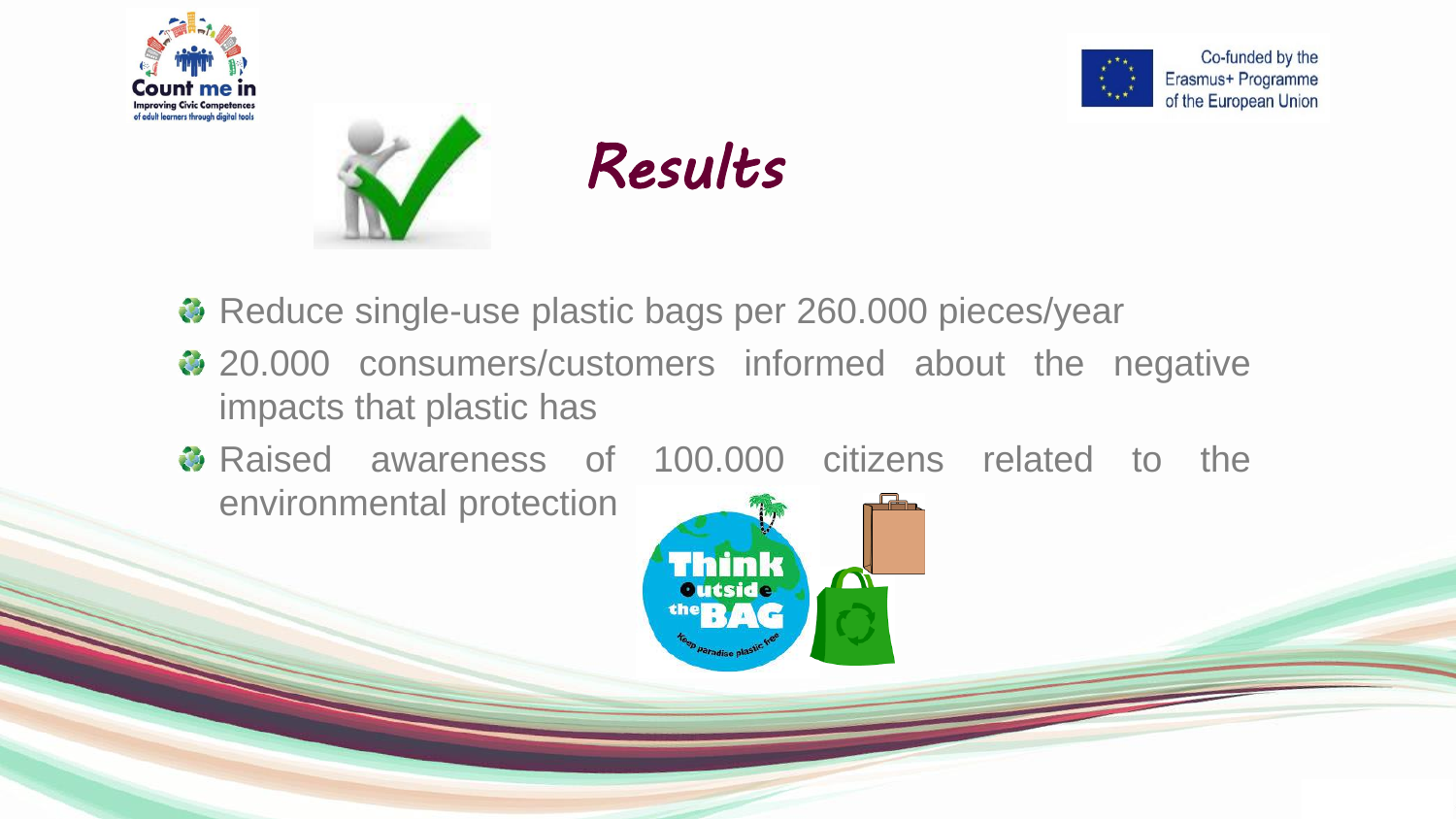



# **START TODAY, SAVE THE PLANET BY THROWING AWAY ALL SINGLE-USE PLASTIC BAGS**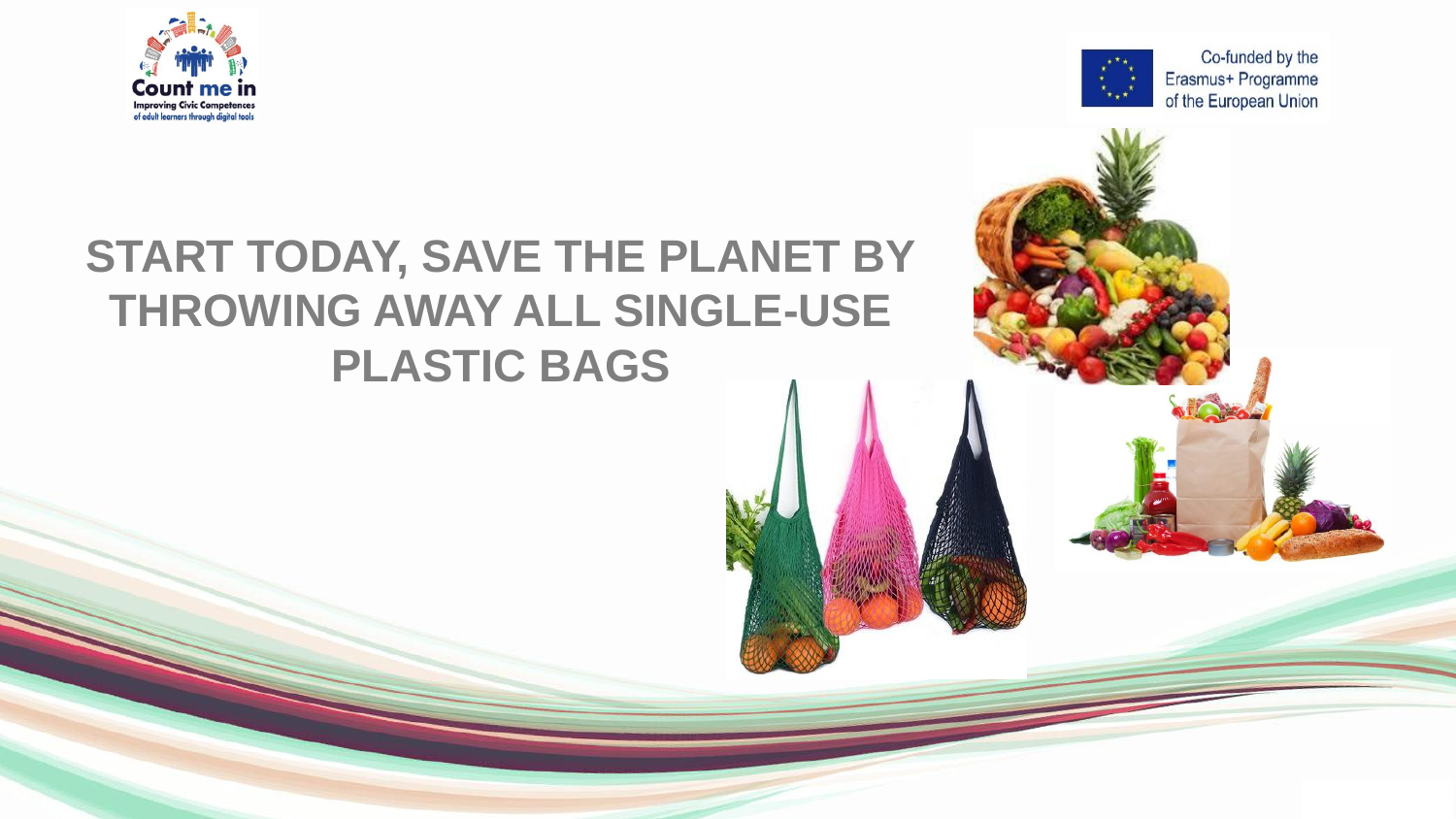



## *Good practice example from Croatia*



- Since 1st of January 2006 deposit return scheme for plastic and glass bottles
- The concept of the deposit return scheme: systems where consumers buying a product pay a small amount of money, which will be reimbursed when they bring the container to a collection point once they have finished using it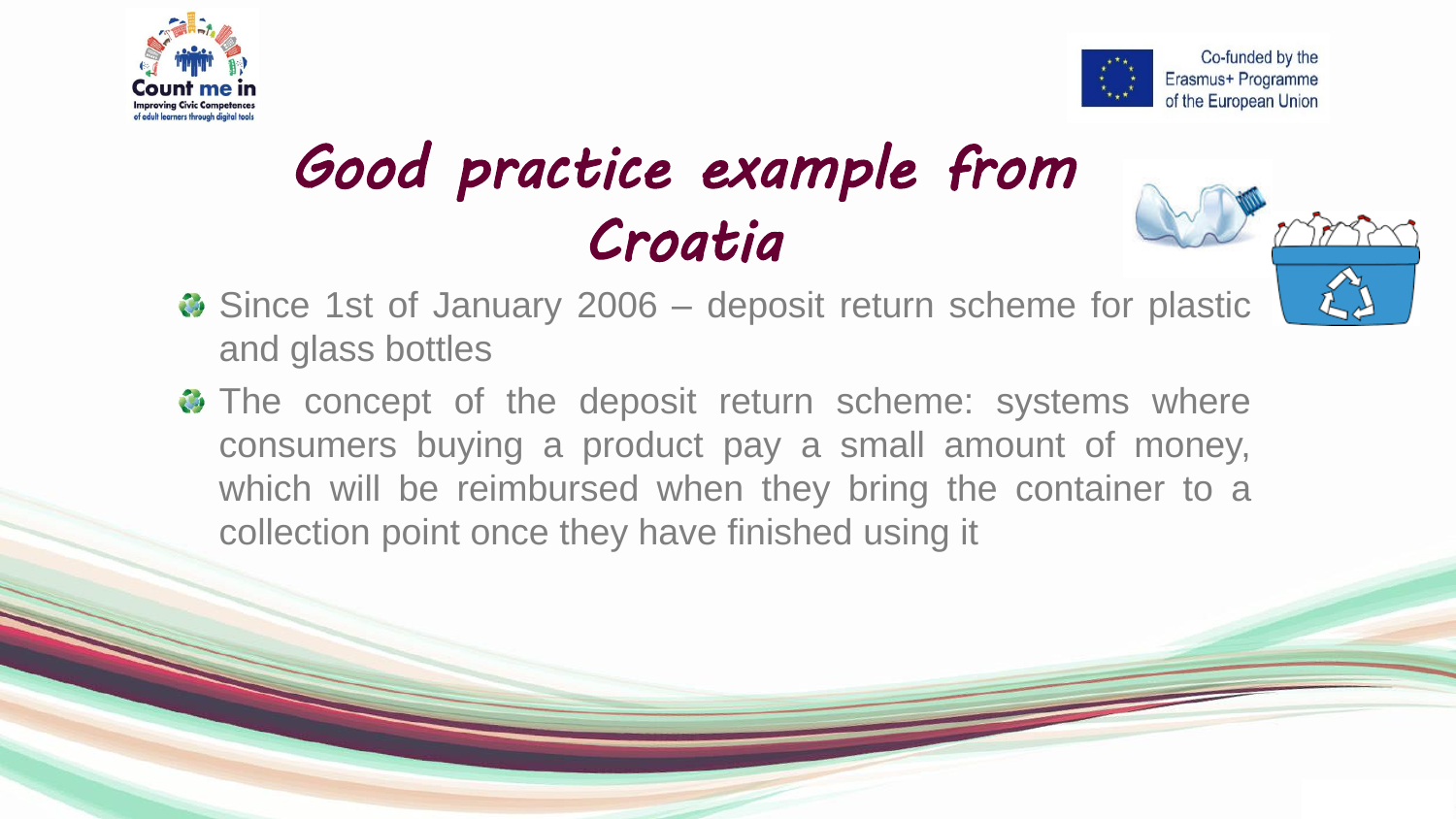



## *Good practice example from Croatia*





- The system of the deposit return schemes:
	- 1. A person buys 0,5 l of water in plastic bottle, and after drinking it
	- 2. A person goes to the store (it doesn't have to be the one where you bought water) and returns the bottle
	- 3. The bottle is worth 0,5 HRK (approximately  $0.07 \in$ )
	- 4. In some stores you may get the money, but in other you get a voucher with the value of returned bottles, to spend it in the store

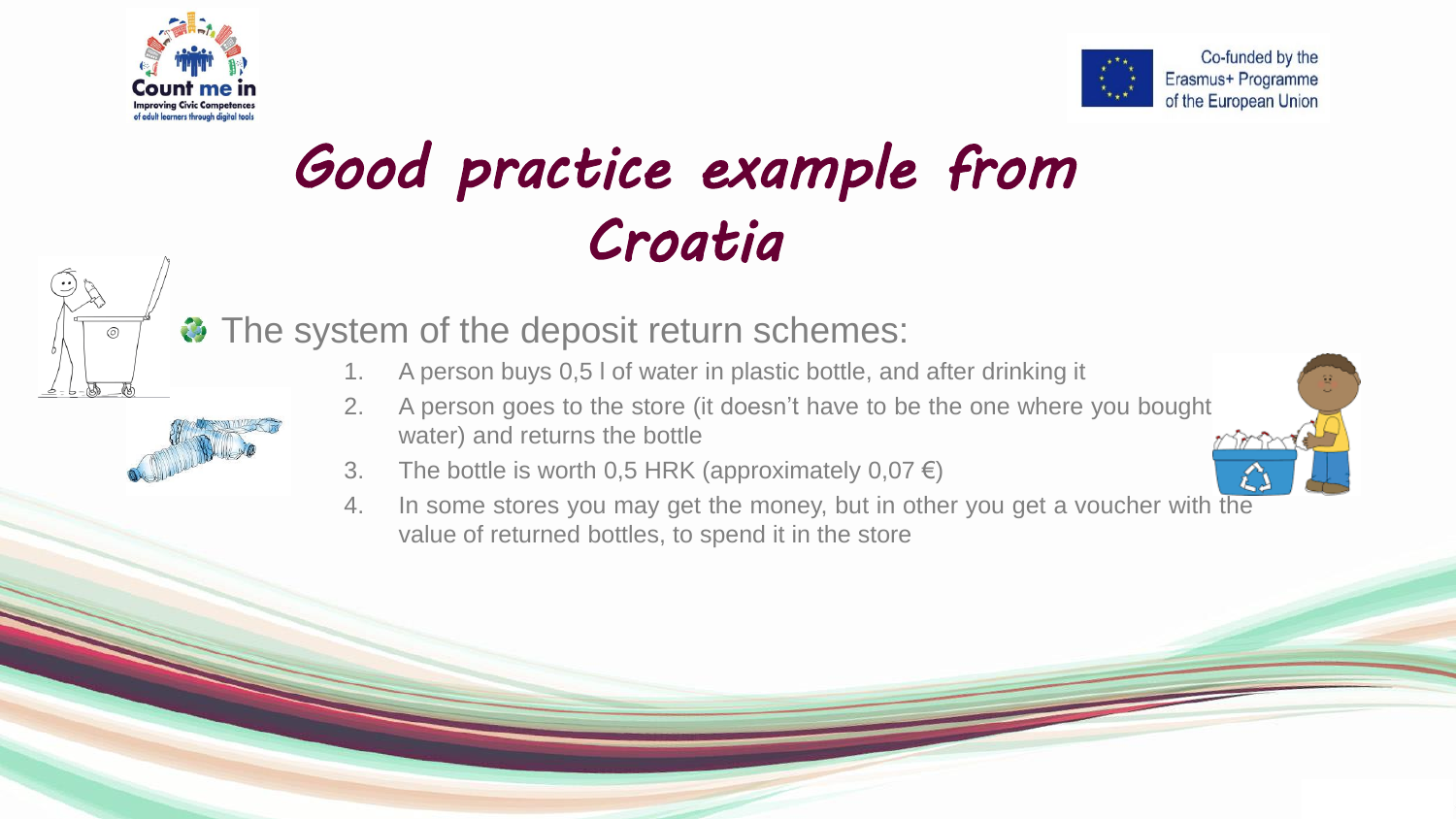



- **& ENVIRONMENTAL more materials can be kept in the system** and therefore, less in the environment
- **& QUALITY** high quality outputs as they rely on separate collection, and therefore provide high-quality materials, allowing bottle-to-bottle recycling
- **& FINANCIAL INCENTIVES producers can lower**
- their production cost by using recycled materials